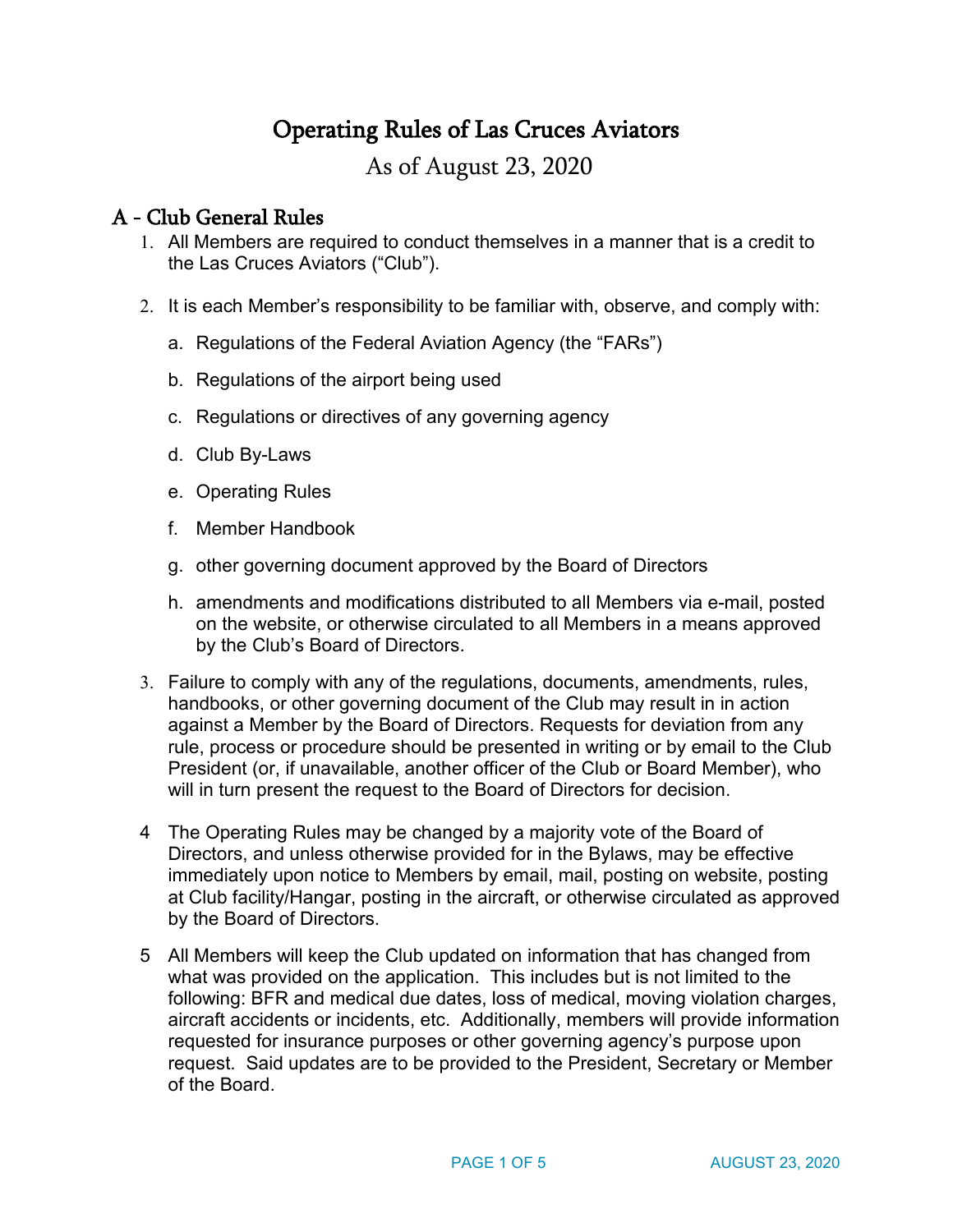# B – Aircraft Use Rules

- 1. Aircraft provided by the Club are for the exclusive use of its Members and their passengers.
- 2. Members may not use the Club aircraft for any commercial operation or personal gain.
- 3. Members may only use Club aircraft for personal transportation, recreation, currency, or flight training from an instructor authorized by the Board of Directors. Members may use a Club aircraft to take an FAA required check ride from an FAA examiner or designated FAA examiner.
- 4. Only qualified Club Members, FAA designated examiners, and Club approved Certified Flight Instructors are authorized to pilot Club Aircraft. A Member's guest may NOT pilot the Aircraft under any circumstances.
- 5. Only Certified Flight Instructors approved by the Club are authorized to give Proficiency and Currency Check Rides in Club aircraft. See Member Handbook for additional information.
- 6. Certified Flight Instructors approved by the Club are not employees of the Club.
- 7. The Club does not provide flight instruction. The Club shall maintain a list of approved flight instructors. A Member shall choose an instructor from the list for: flight training, Club Proficiency Check Rides, flight reviews, and other training needs.
- 8. Club aircraft may be flown solo only by individuals who satisfy the FAA requirements and regulations to do so and who have also been approved by a Club CFI.

### C - Hobbs and Tach Time – Recording Time

- 1. All flight time will be reported from the Hobbs meter before and after every flight and will be used for the basis of charging Flying Fees to the Member (see Member Handbook for additional information).
- 2. Discrepancies shall be noted when the aircraft is checked out or checked in and brought to the attention of the President or a Board Member.
- 3. If the Hobbs meter is inoperative, flight time shall be estimated as tachometer time  $X$  1.2
- 4. The tachometer time shall be used as the basis for maintenance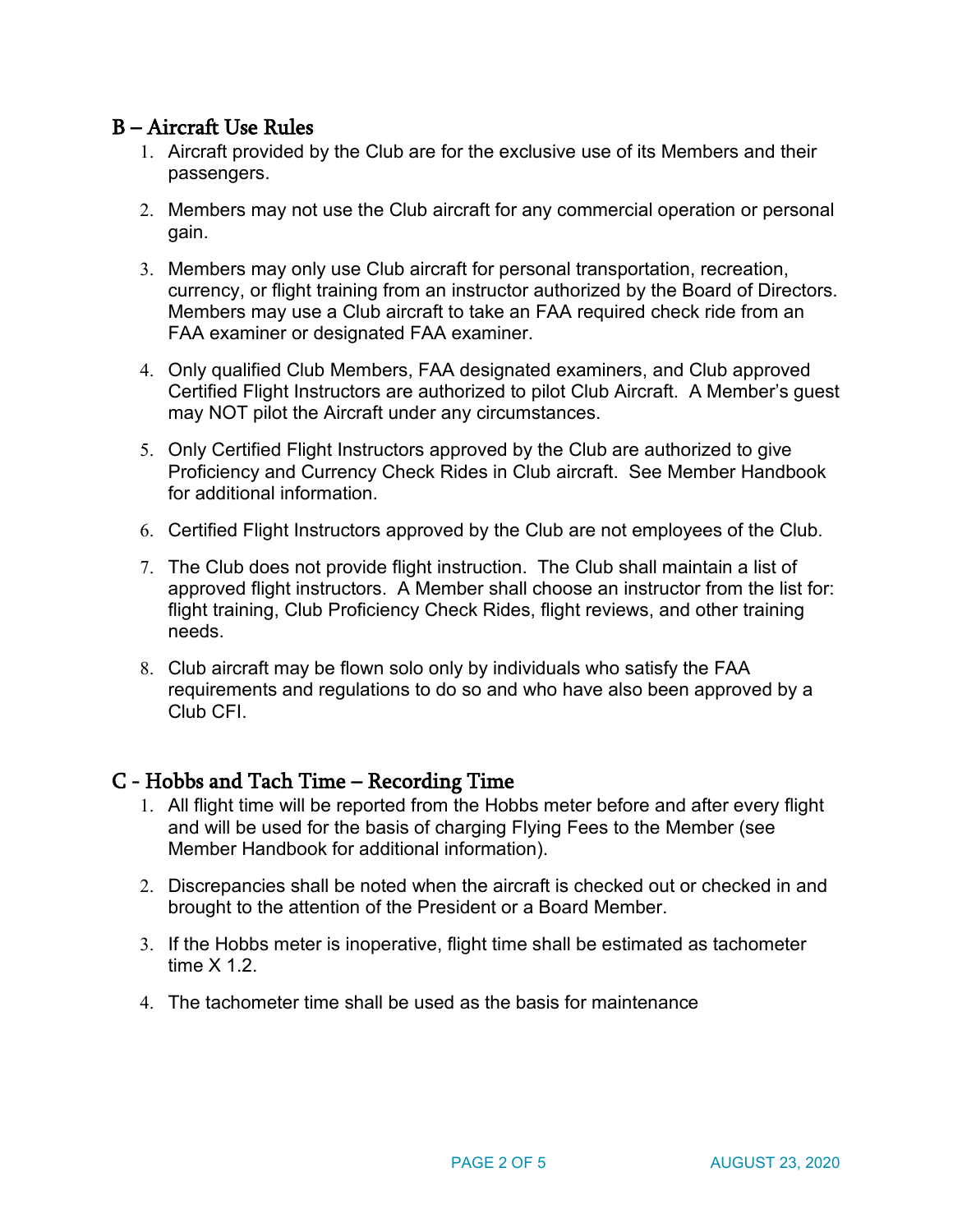# D – Scheduling

- 1. To schedule a Club aircraft, the pilot must be a Flying Member in good standing as defined in the Club's Bylaws in Article # 3.2.
- 2. Prior to operating a Club aircraft, a Member must request a reservation and receive a confirmation. Reservations shall be made directly by the Member via the web-based scheduling tool.
- 3. If the aircraft cannot be returned at the time stated in the schedule, Members are expected to make every attempt to contact any Member so disadvantaged, a Board Member or the President.
- 4. If a Member is unable to keep a reservation or arrives back early from a flight, the schedule should be updated to allow the aircraft to be used by other Members.
- 5. Repeated failures to cancel a reservation that will not be used, may result in charges to that Member, as others may have been prohibited from using the aircraft.
- 6. Same day exception: If an aircraft is available for the current day, a Member may schedule it for that day only without jeopardizing any future schedules or subject to the reservation limits.
- 7. Use of stand-by schedule: All Members are encouraged to submit standby reservations. In the case of a cancelled flight, they will be notified of the aircraft's availability.
- 8. Multi-day "local" trips with limited hours planned are discouraged. The Club will work with the Member to ferry the plane back during the time the plane would not be used.
- 9. Reserving a plane for multiple days in order to ensure "as-needed" availability will not be permitted.
- 10.A Member who utilizes Club aircraft to the extent that they impeded another Member's ability to utilize the aircraft, may have a maximum flight time limit imposed and may have scheduling limitations applied, at the discretion of the Board of Directors.

# E - Delay in Returning Aircraft

- 1. If a weather delay occurs that prevents an aircraft from being returned as planned. the minimum hourly charge will be waived upon notification to the Treasurer. Such notification should occur within 48 hours of returning from any such flight that a weather delay occurred. Do not fly in weather that exceeds the capability of the aircraft or the pilot, and do not violate any regulations.
- 2. If a Club aircraft becomes stranded due to weather, maintenance or other issues, please contact the President or Board Member to discuss the situation and determine a resolution.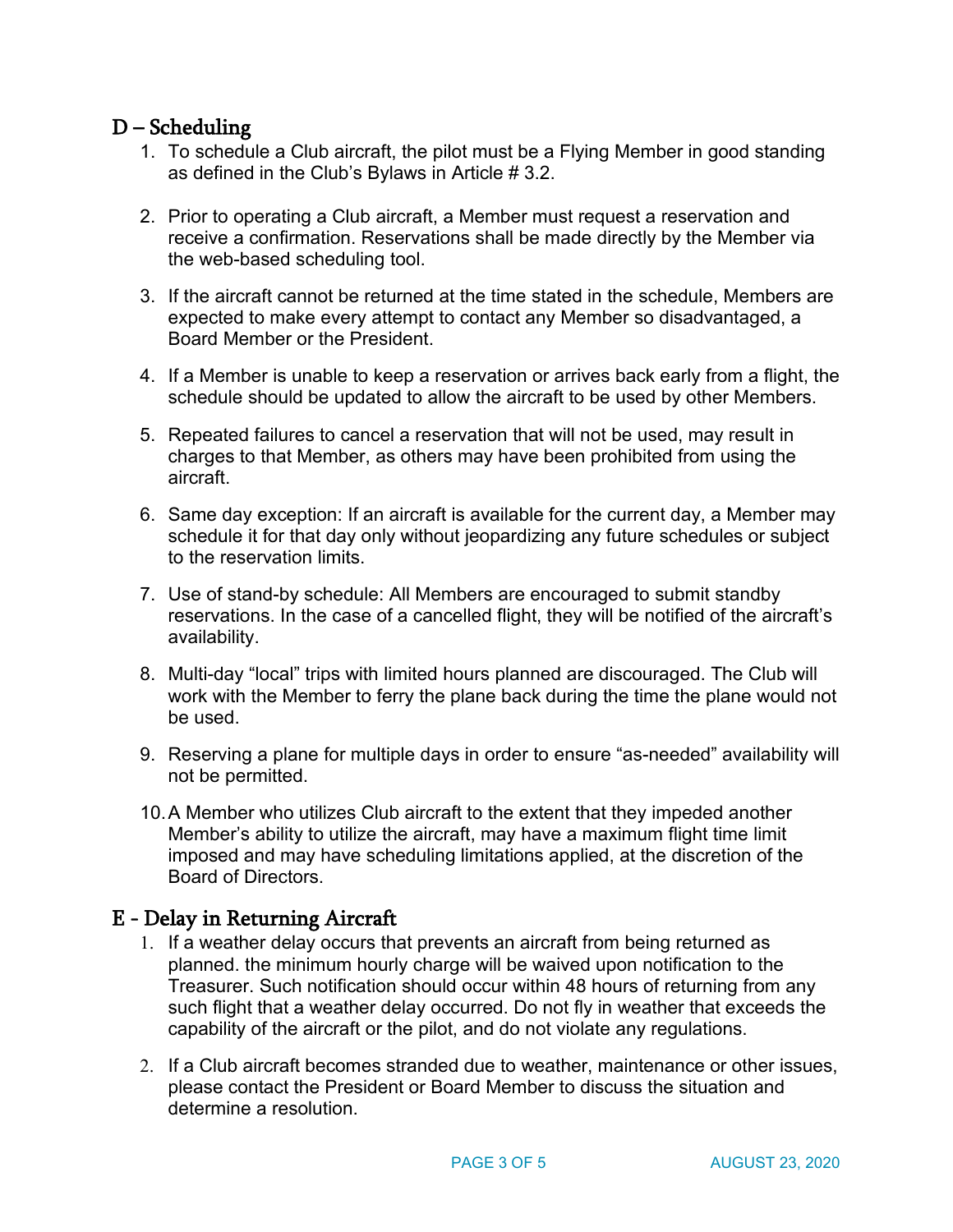# F – Notice Requirements and Reservation limitations

Definitions:

- "Holidays" are defined as: New Year's Day, Martin Luther King Jr. Day, Presidents Day, Memorial Day, Independence Day, Labor Day, Columbus Day, Veterans Day, Thanksgiving (and the following Friday), and Christmas Day.
- "Weekend" is defined as: Saturday and/or Sunday.
- "Weekday" is any day not defined as Holiday or Weekend.
- 1. Notice Requirements: To make a reservation for a flight planned to be extended over 48 hours, the Member will need prior permission from the President If the President is not available, then permission may be obtained from one of the Board members.
- 2. Weekend and holiday reservations: Only one (1) pending reservation that includes a weekend day or holiday is permitted at any given time. A second reservation that includes a weekend day or holiday may be entered only after the first weekend day or holiday reservation has been flown or cancelled. A single reservation means any reservation of any length of time.
- 3. Weekday reservations**:** Only three (3) reservations that include a weekday are permitted at any given time. A fourth reservation that includes a weekday may be entered only after the first weekday of the reservation has been flown or cancelled. A single reservation means any reservation of any length of time.

# G - Flight Minimum Charges

Any flight reservation that exceeds twenty-four (24) hours in duration will be subject to the following daily minimum charges:

- A flight that spans past midnight of Friday, Saturday or Sunday will be subject to a minimum of (3) three hours of flight time per day.
- A flight that spans past midnight on the day before or the day of a listed holiday will be subject to a minimum of (3) three hours of flight time per day.
- All other days that spans past midnight will be subject to a minimum of (2) two hours of flight time per day.